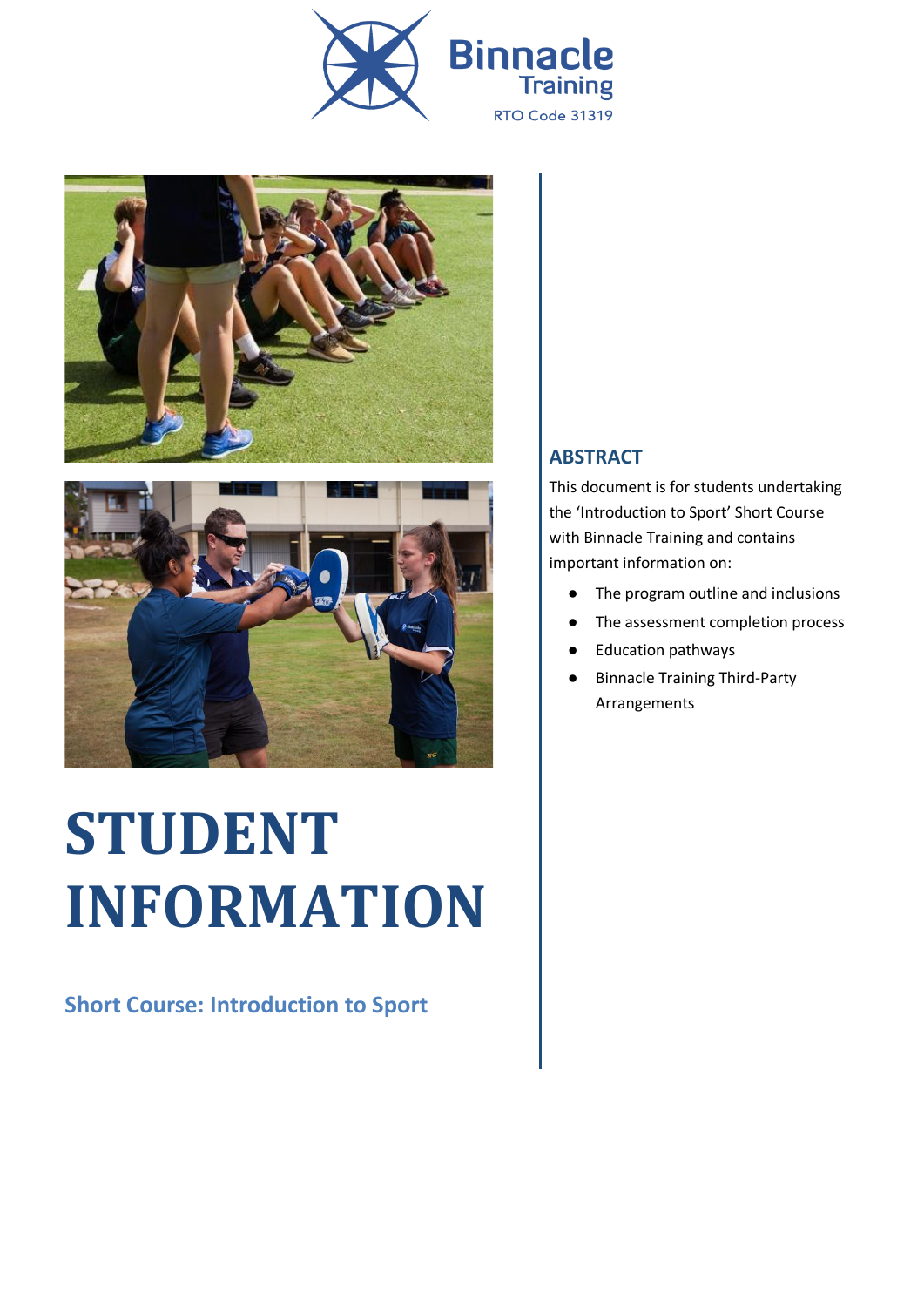# **Program Inclusions**

Graduates of the Binnacle **Short Course: Introduction to Sport** will be issued a nationally recognised Statement of Attainment – with 2 units of competency towards the Certificate III in Fitness (SIS30315).

These competencies may provide credit towards the following Binnacle Certificate II/III [Programs for Schools:](https://www.binnacletraining.com.au/for-schools/programs/)

- Certificate III in Fitness
- Certificate III in Sport and Recreation
- **Certificate II in Sport and Recreation**

This short course covers foundational skills and knowledge for the Sport, Fitness and Recreation (SFR) industry including:

- Introduction to Sport and Recreation
- Planning and delivering sport-specific sessions
- Personal development and self-awareness
- Creating a self-awareness action plan

# **Program Outline**

The program involves learning the introductory skills and knowledge as a coaching assistant in the Sport, Fitness and Recreation (SFR) industry. This learning will take place in a range of settings, including the classroom, outdoors and the SFR facility at your school (e.g. sports hall). Training also includes practical experience as a coaching assistant, which involves working alongside teachers and coaches to assist in preparing and conducting sport and recreation sessions, programs and events for community members (e.g. primary school or junior secondary students).

Assessment activities include the completion of practical and knowledge tasks throughout the program. Knowledge tasks generally take the form of short answer quizzes and research tasks that are completed online. Many of the practical tasks will also involve completing an industry document (e.g. session plan).

### **Completing Assessments**

All assessment tasks and resources are online (practical components are completed in an SFR environment e.g. the school sports hall) and the course has a specific number of assessment tasks.

Your teacher will regularly review the completion of your assessment and if incomplete or not yet satisfactory, you may be required to finalise the assessment in your own time (e.g. during exam block) before the next school term commences.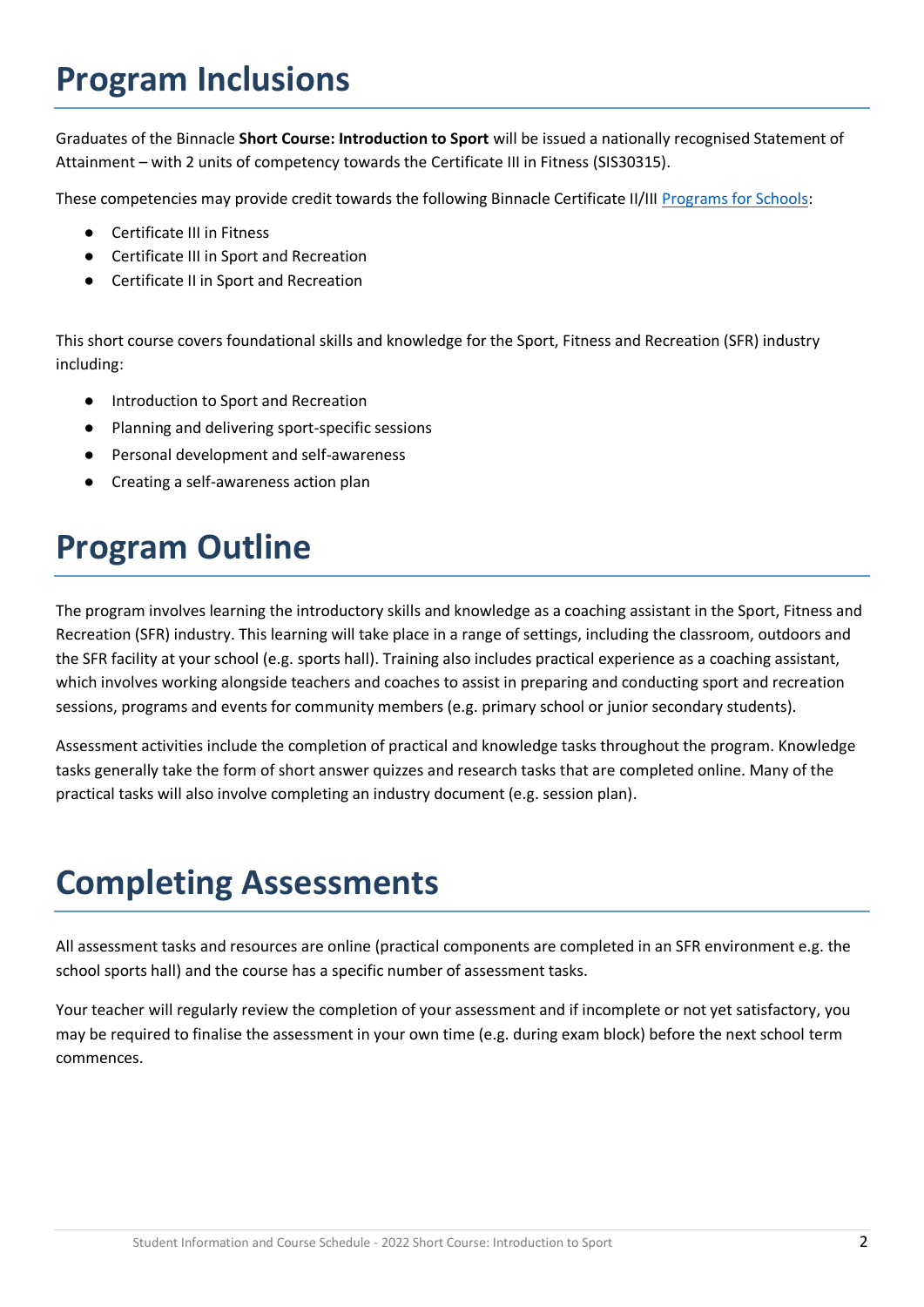Your completed assessment and associated documentation will be stored online in your Binnacle Lounge account for your teacher to mark ('Satisfactory' or 'Not Yet Satisfactory').

- 1. You complete the assessment each term:
	- Knowledge assessments completed online in your Binnacle lounge.
	- Demonstrate required skills in practical tasks.
	- Access to training resources to assist with assessment are also available in your Binnacle Lounge.



The teacher marks your assessment:

- Some knowledge assessment items are 'auto-marked' by the Binnacle Lounge learning platform.
- The teacher will mark your other (e.g. project, practical and case study) assessment items.
- The sign-off page in each term is where feedback is provided and the outcome of each assessment item is recorded.

#### **Units of Competency**

The units of competency scheduled for finalisation are:

| <b>UNIT CODE</b> | <b>UNIT TITLE</b>                                                  |
|------------------|--------------------------------------------------------------------|
| SISSSCO001       | Conduct sport coaching sessions with foundation level participants |
| BSBPEF302        | Develop self-awareness                                             |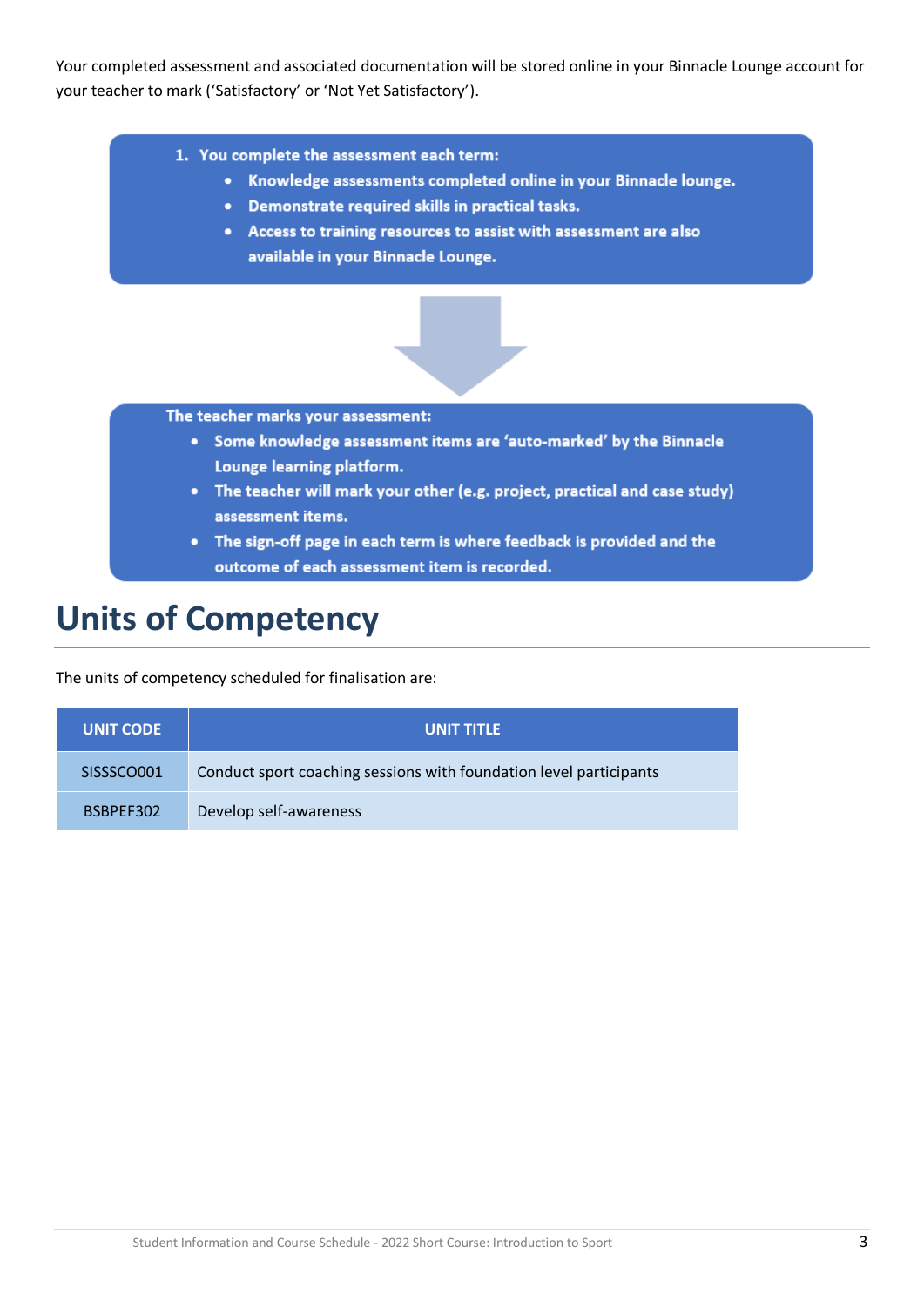## **Education Pathways**



# **Binnacle Training Third-Party Arrangements**

As the RTO, Binnacle Training engages individual secondary schools under a third-party arrangement to provide physical and human resources to deliver training and conduct assessment.

Binnacle Training Responsibilities: Enrolling students into the VET course, training and assessment outcomes, issuing certificates and testamurs, and ensuring that the VET course is on its scope of registration at all times.

School Responsibilities (as the third-party): The provision of adequate physical (equipment and facilities) and human resources (program deliverer), and delivering training and assessment services on behalf of Binnacle including the provision of student support services such as language, literacy and numeracy (LLN) assistance.